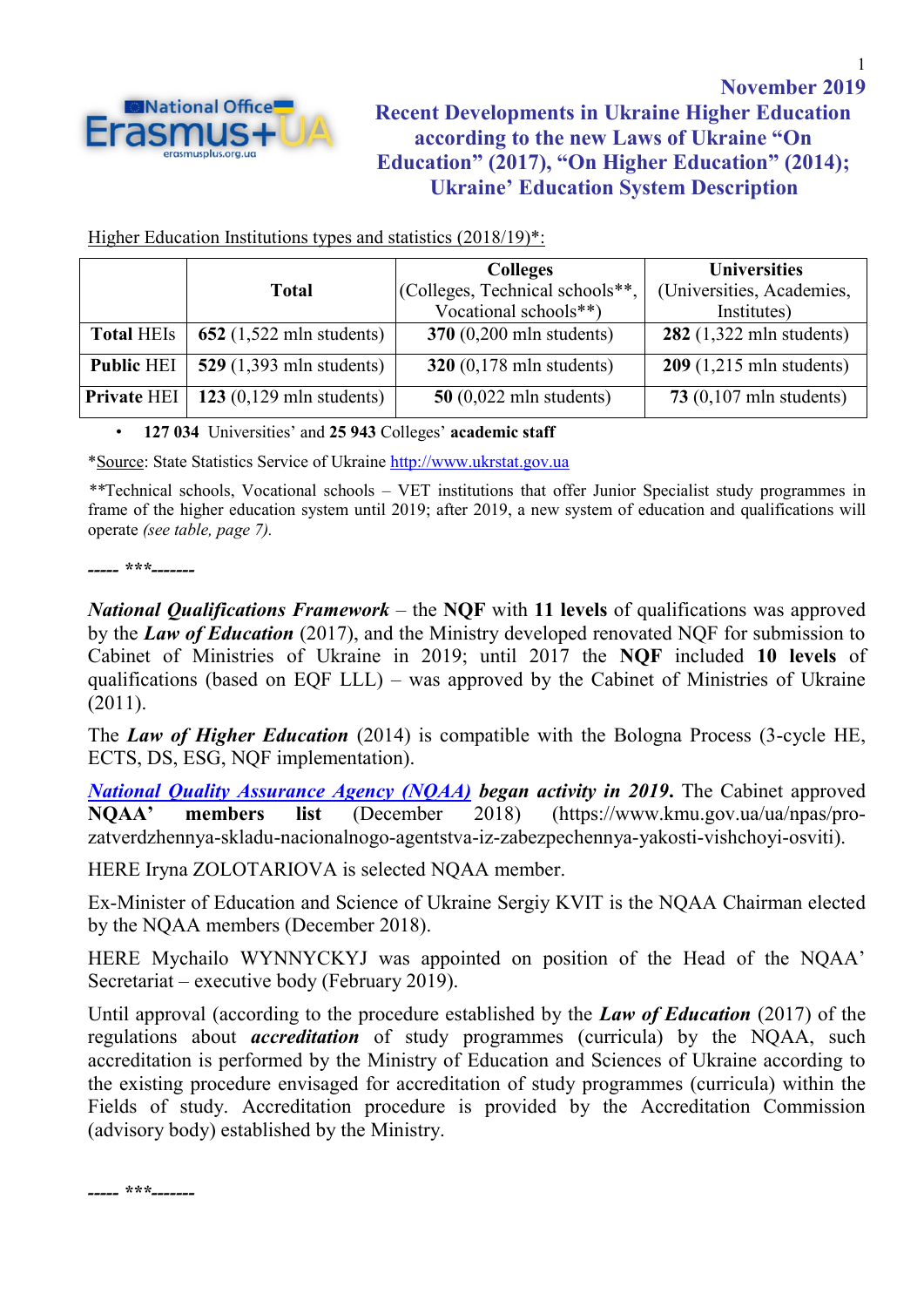The *Law of Education* (2017) is compatible with the Bologna Process in general and includes the following key provisions:

1. Introduce *12-years complete general secondary school* within 3 stages – for primary education – on September 1, 2018; for basic secondary school – on September 1, 2022; for field-specific secondary school – on September 1, 2027 *(Part XII. CONCLUDING AND TRANSITIONAL PROVISIONS).*

2. Implement European approach to assure right of equal access to education and inclusive learning for *people with disabilities* (persons with special educational needs) (*Article 19, 20).*

3. Introduce **t**he institute of *Education Ombudsman* for providing good conditions for realization of the right to education within education system (*Article 73).*

4. Present *formal*, *non-formal* and *informal education* as means of life-long learning (*Article 8)*.

3. Implementation of reviewed *National Qualification Framework* (*see Table*) – **11 levels** of qualifications (0-10) *incl*. Higher Education (Junior Bachelor (*short cycle*), Bachelor – Master – PhD) and plus so called  $4<sup>th</sup>$  or postdoctoral cycle – Doctor of Science (*Article 36*).

Determination of *correspondence* between educational levels and levels of *National Qualification Framework* (for Higher education: 6 – 7 – 8 – 9 – 10 levels) (*Article 10)* (*see Table*).

Introduce *Doctor of Art degree* in frame of the 3th cycle of Higher Education for artistic qualifications / professions along with PhD degree for other qualifications / professions.

4. Introduce definitions for professional and educational qualifications; *descriptions* of the National Qualification Framework corresponding with EQF LLL; *Sectoral Qualifications Frameworks*, *Qualifications Centres* for Learning Outcomes and Qualifications *Recognition* (including via informal and nonformal education) in line with Lisbon and Bologna processes; *National Qualifications Agency* for maintaining NQF implementation in particular (*Article 34, 35, 36, 38).*

5. Widen University *Autonomy* via introducing several legal statuses for HEIs – statefunding institution (present status for state HEIs); non-commercial education institution; commercial education institution (*Article 22).*

6. Establish *obligatory correlation* between Education *Standards* and *NQF* (*Article 32).*

7. QA system *novation* is *Academic Integrity* as well as *Institutional Accreditation* (voluntary procedure by HEI initiative, assessment of quality of educational activity of the HEI) (*Article 42, 46).*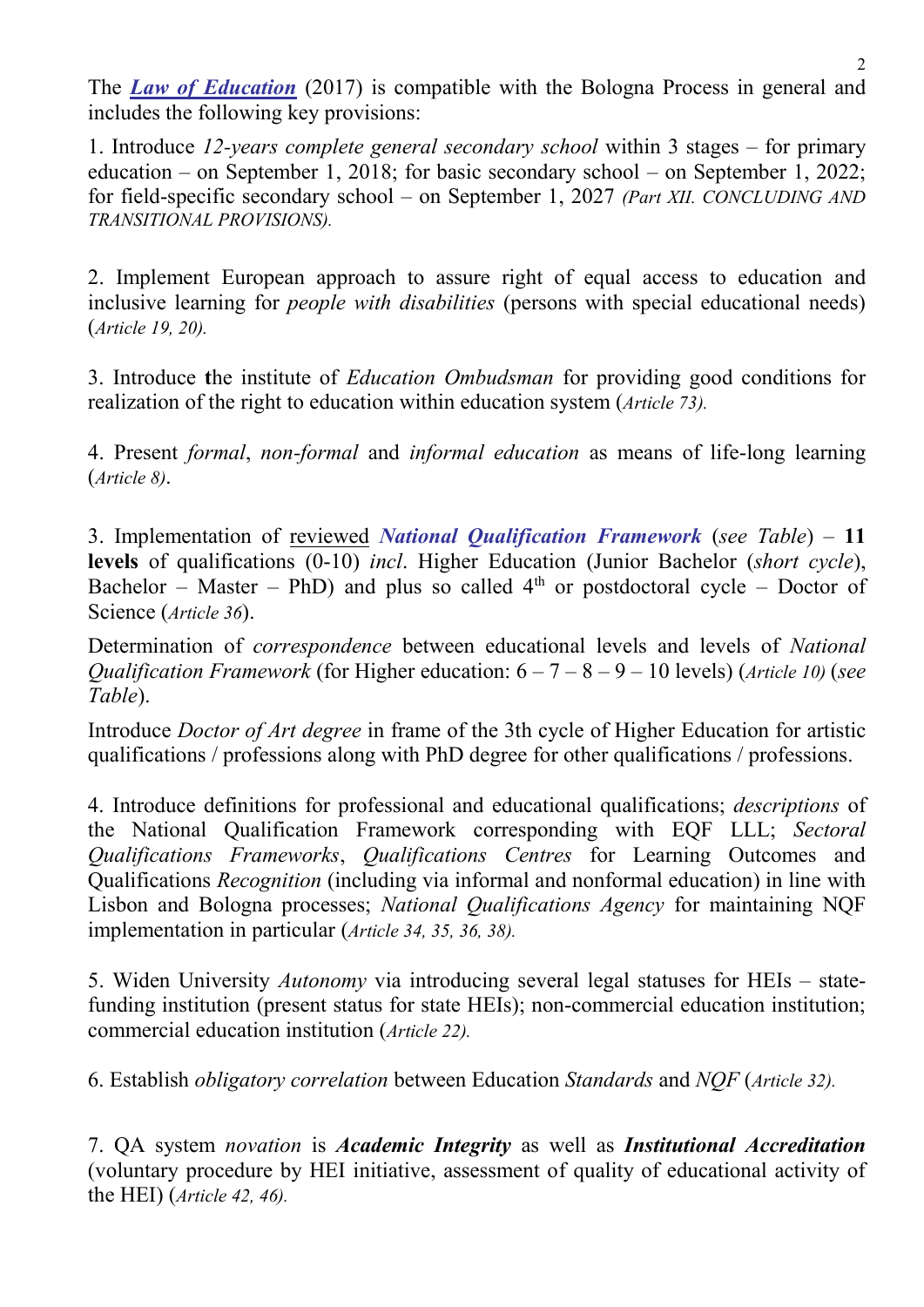8. Assure *Teaching Quality improvement* – State provides support to advanced training of State HEIs academic staff via additionally allocated funds from the State Budget and the amount of these funds cannot be less than *2 %* of the academic staff' salary fund (*Article 78)*.

9. On the day this Law enters into force, *the powers of the members of the NQAA* in Higher Education delegated by the National Academy of Sciences of Ukraine, national sectoral academies of sciences, elected by congresses from the representatives of HEIs, Joint Representative Body of all-Ukrainian Association of employers' organizations, congress of representatives of students *are terminated (Part XII. CONCLUDING AND TRANSITIONAL PROVISIONS).*

10. *The Ministry provides study programmes accreditation* according to the procedure envisaged for accreditation of disciplines and specialities until approval, according to the procedure established by the Law on Education, of the regulations about study programmes accreditation.

11. Some *key amendment* to the Law of Ukraine "On Higher Education" (2014):

(1) Introduce new approach to *formation* of the *NQAA* – *[National Agency for Quality](https://en.naqa.gov.ua/)  [Assurance in Higher Education](https://en.naqa.gov.ua/)* is composed on 23 persons appointed by the Cabinet of Ministers of Ukraine on the basis of the decision of the *Selection Committee* following the results of the selection that takes place with due consideration of gender balance and sectoral (field of study) representation principles.

(2) The *composition* of the National Agency for Quality Assurance in Higher Education is formed with safeguarding the representation of no more than 1 person from a Field of Study and includes:

1) 3 persons – selected among representatives of all-Ukrainian employers' organizations;

2) 2 persons – students of the first or second cycles of HE;

3) no less than 1 representative from among persons who work on a permanent basis at:

the National Academy of Sciences of Ukraine;

national sectoral academy of sciences (1 representative per each academy – 5 ones); state HEI;

municipal HEI;

private HEI.

A person may be nominated a candidate to the NQAA via self-nomination also.

(3) The organization and conduct of the selection of NQAA is done by the *Selection Committee* that is established by the Cabinet of Ministers of Ukraine as an advisory body for only 3 years in this composition. The members of Selection Committee perform their duties pro bono.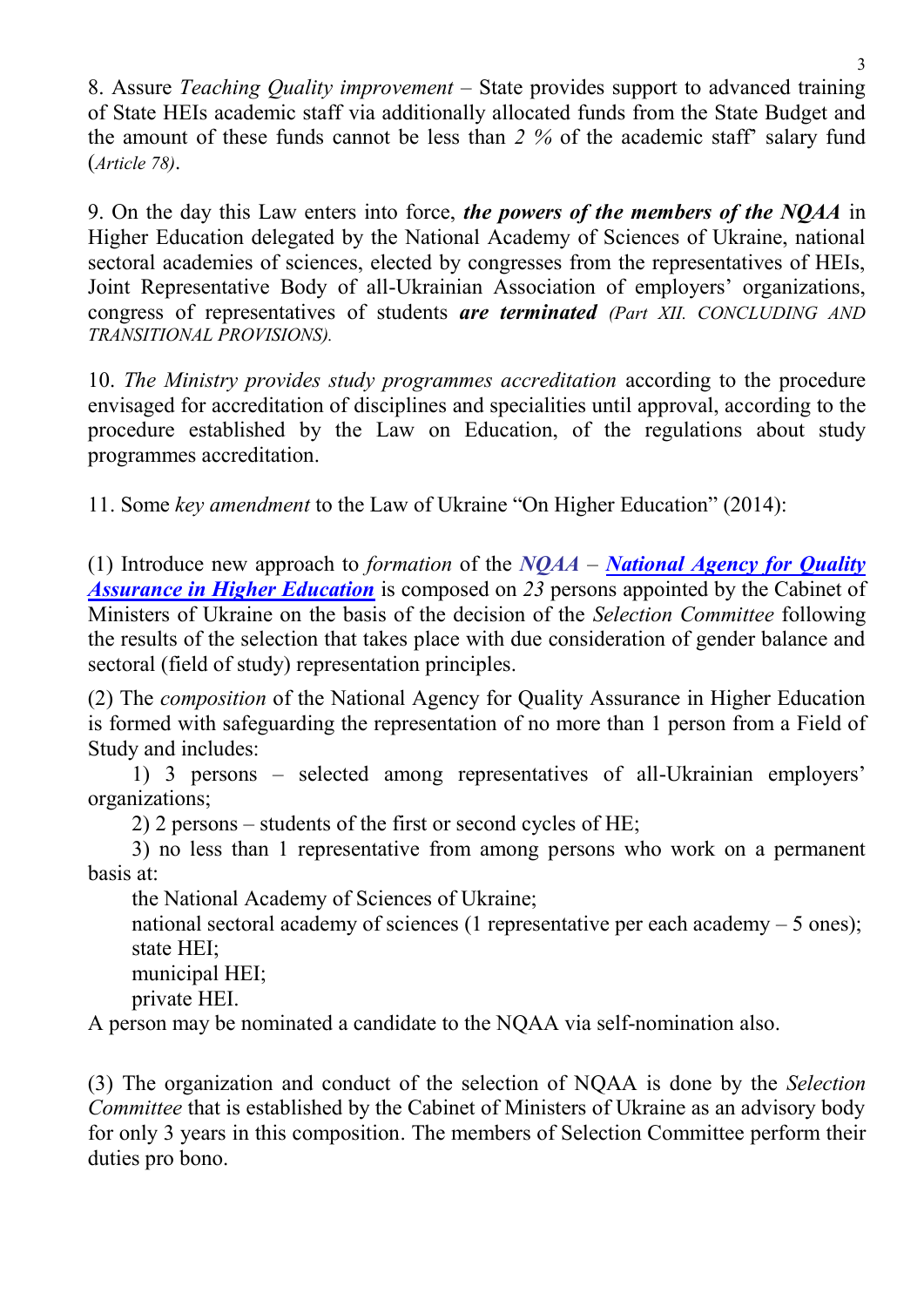## The *Selection Committee* is comprised on *9 persons*, 4 of which as *international members are delegated from the European Higher Education Area organisations ENQA, [EURASHE,](https://www.eurashe.eu/) EUA, ESU* and

per 1 person from the following institutions

- the Ministry – Yuriy Rashkevych, Deputy Minister, **HERE**,

- Joint Representative Body of All-Ukrainian Association of Employers,

- National Academy of Sciences of Ukraine,

- National Academy of Educational Sciences of Ukraine – Volodymyr Lugovyy, First Vice-President, National Academy of Educational Sciences of Ukraine, **HERE**, as a *Chairman*,

- national students association of Ukraine that is a member of European Students' Union (ESU).

*Membership* is allowed for persons who have an academic degree and / or academic title or no less than 5 years of work experience in the field except for students' representatives and international representatives.

The *decision* of the *Selection Committee* is considered taken if it is supported by the majority of the international members and majority of national members.

The work of *Selection Committee* is organized as *sessions*, participation for international representatives is allowed with the assistance of *electronic videoconferencing*. International representatives who take part in a session via videoconferencing confirm results of their voting in writing.

The sessions of the *Selection Committee* are *open*. Information about the sessions is published on the *Ministry' website*.

The *Selection Committee* develops a *Regulation* on the contest for the selection of NQAA members that is approved by the Cabinet and formulates qualification requirements to candidates, that foresee the availability of an academic degree or professional work experience no less than 5 years, except for students representatives.

The *Selection Committee* provided selection procedure and formulated list of NQAA members. Regulation of the Cabinet on NQAA approval (27 December 2018) incl. *NQAA members* list is placed at the Cabinet website [\(https://www.kmu.gov.ua/ua/npas/pro-zatverdzhennya-skladu-nacionalnogo-agentstva](https://www.kmu.gov.ua/ua/npas/pro-zatverdzhennya-skladu-nacionalnogo-agentstva-iz-zabezpechennya-yakosti-vishchoyi-osviti)[iz-zabezpechennya-yakosti-vishchoyi-osviti\)](https://www.kmu.gov.ua/ua/npas/pro-zatverdzhennya-skladu-nacionalnogo-agentstva-iz-zabezpechennya-yakosti-vishchoyi-osviti). **HERE** Iryna ZOLOTARIOVA is selected NQAA member. During the first official meeting of the NQAA members the NQAA Chairman was elected, ex-Minister of Education and Science of Ukraine Sergiy KVIT took this position. In February 2019 **HERE** Mychailo WYNNYCKYJ was appointed om position of the Head of the NQAA' Secretariat – executive body.

12. According to the Law **the Cabinet** of Ministers of Ukraine *within 1 year* from the day of entry into force by this Law in particularly:

to prepare and submit for consideration by the Verkhovna Rada of Ukraine a proposal regarding bringing laws of Ukraine *in line with* this Law;

to prepare and submit for consideration by the Verkhovna Rada of Ukraine draft laws about *making amendments to the Tax and Customs Codes of Ukraine* with a goal to exempt of education and research institutions from taxes, payment of customs duties for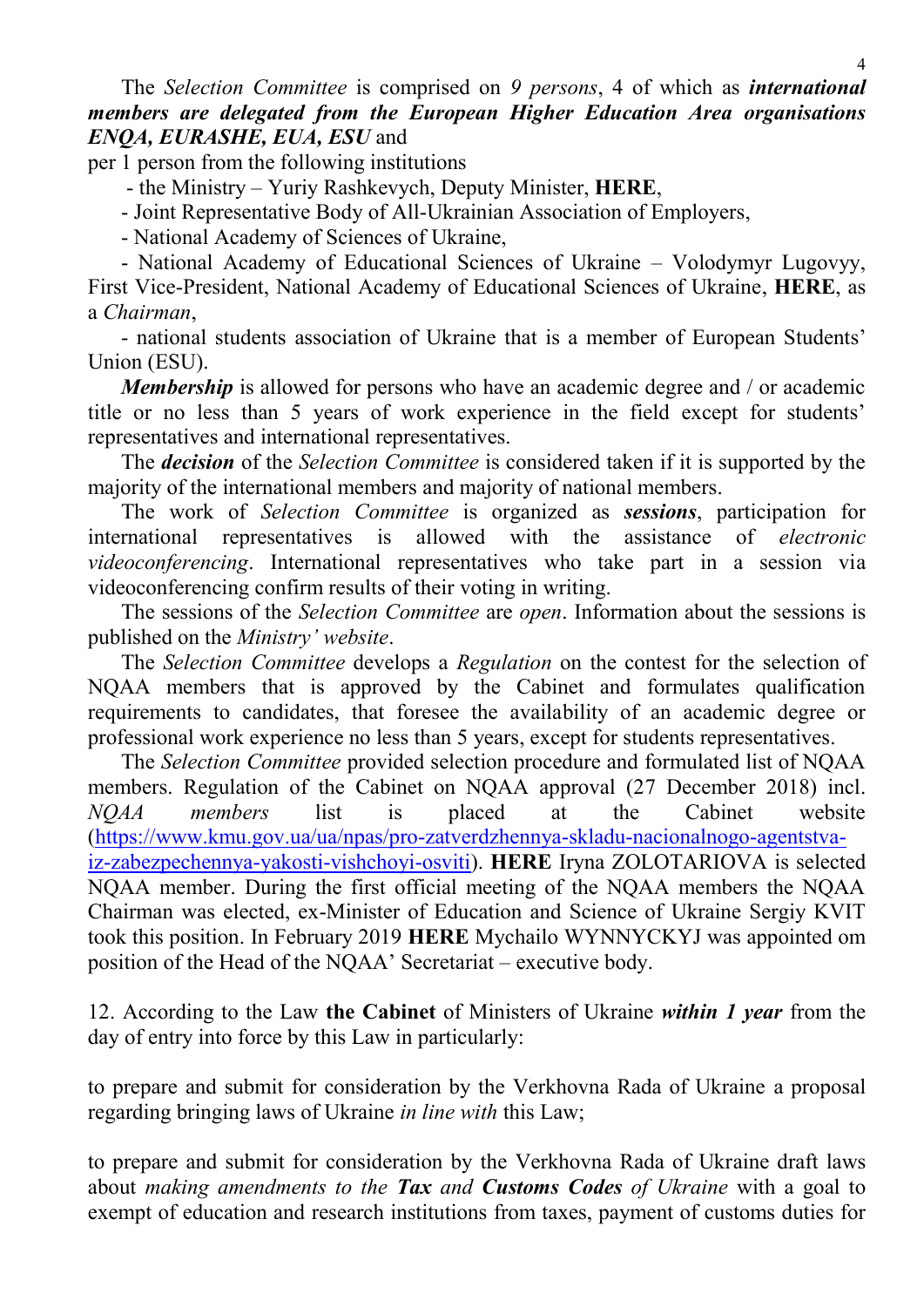educational, scientific / research and production equipment and supply that are moved across the customs border of Ukraine for educational and scientific / research goals *(Part XII. CONCLUDING AND TRANSITIONAL PROVISIONS).*

13. According to the Law of Higher Education, the Ministry of Education and Sciences of Ukraine formed the Scientific and Methodical Commissions (SMCs) in 2016, which developed more 100 Higher Education Standards projects. HEREs provided methodical expertise of these projects during 2017-2018 and about 40 projects were approved by the Ministry. Established NQAA will providing accreditation taking in account Higher Education Standards according to the Law of Higher Education of Ukraine.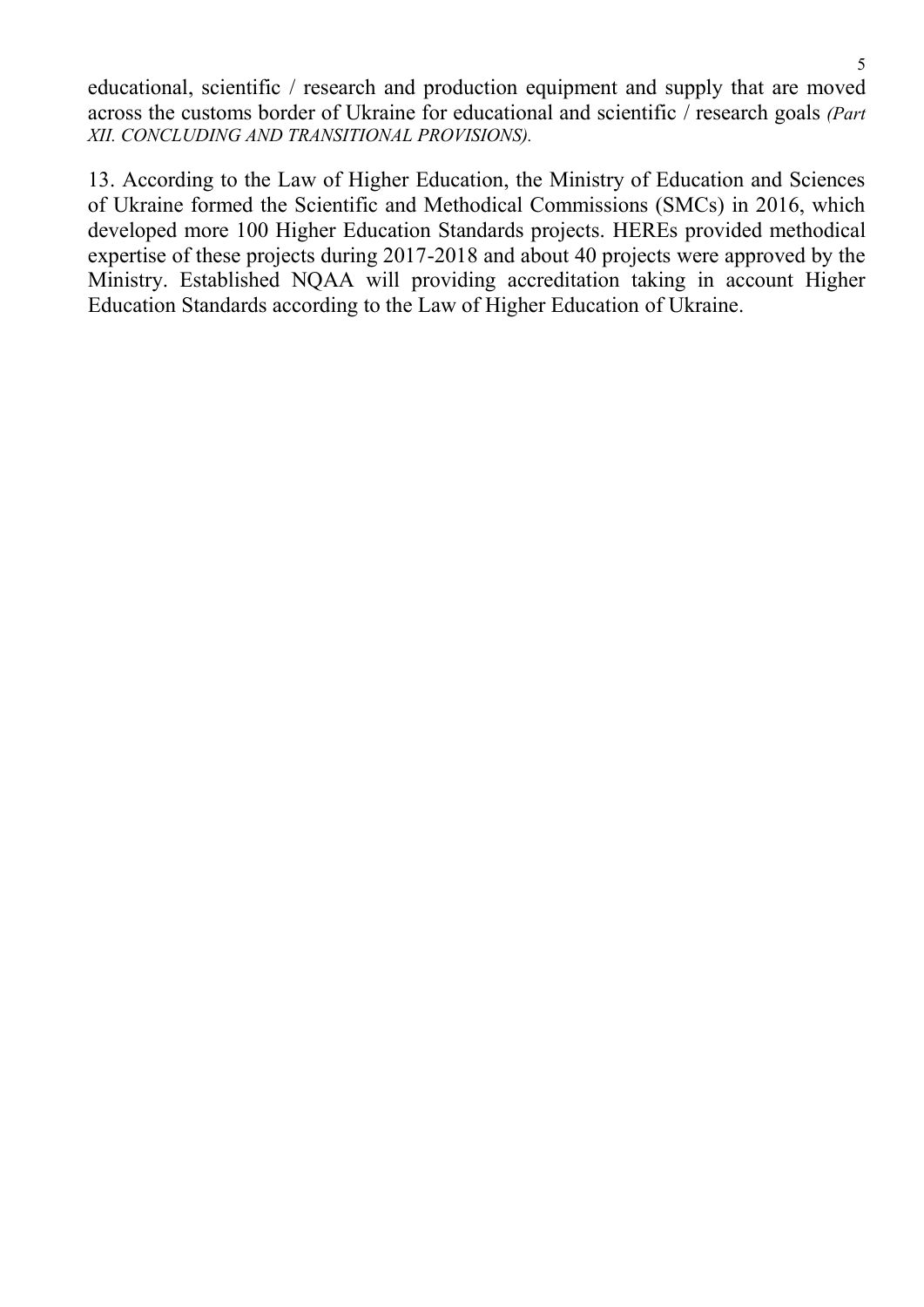The *Law of Higher Education* (2014) is in line with Bologna process but *finance autonomy* will remain **limited** until appropriate Draft Law on Amendments to Budget Code will passed.

The National Bank of Ukraine adopted the Resolution on the *exemption* from the **mandatory** sale of exchange for EU projects that have passed state registration (December 4, 2015, № 863).

Now HEIs *cannot* manage their own revenues (non-governmental funding), *incl. international grants*, that is managed by the State Treasury.

The Cabinet of Ministers of Ukraine (September 2, 2015, № 719) adopted the Regulation on placing revenues of public HEIs and research institutions on bank accounts (*incl.*  **international grants**) that allow HEIs more flexible to manage grants.

The Law is compatible with the Bologna Process in general and includes the following key provisions:

- Implementation of *three cycle structure* of Higher Education (Junior Bachelor (*short cycle vs Junior Specialist*), Bachelor – Master – PhD) and plus so called 4th or postdoctoral cycle – Doctor of Science;
- PhD education is provided by structured education and research programs within Aspirantura (similar with *Doctoral School*) at HEI or research institutions, 4 years duration;
- Doctor of Sciences' (postdoctorate) education is provided by Doctorantura of HEI or research institutions (Article 7);
- Determination of correspondence between educational levels, postdoctoral/scientific level (Junior Bachelor – Bachelor – Master – PhD – Doctor of Science) and levels of *National Qualification Framework*  $(5 - 6 - 7 - 8 - 9)$ ;
- Implementation of *ECTS* (determination of education programs scope in terms of ECTS credits) and *Diploma Supplement* (integral part of documents of HE);
- Decrease of *student workload* from 36 to 30 hours in 1 ECTS credit, and decrease of maximum of *teaching workload* from 900 to 600 contact hours per year;
- Development of *academic mobility*, provide maintenance of job place/study place, scholarship/salary in academic mobility period:

The Cabinet of Ministers of Ukraine adopted the Regulation on *academic mobility* (August 12, 2015, № 579);

- University' *academic autonomy* (development new programs *incl*. interdisciplinary, degree awards, *recognition* of degrees/diplomas, etc.), *organizational autonomy* (development of HEI structure, establishment of research and education institutions, innovative productive organizations, clinics, laboratories, etc.), *human resources autonomy* (direct elections of Rectors by secret ballot, personnel arrangements, foreign scholars and academics employment, tangible reward, etc.) and *financial autonomy* (international grants for research and education could be placed on accounts in public banks and not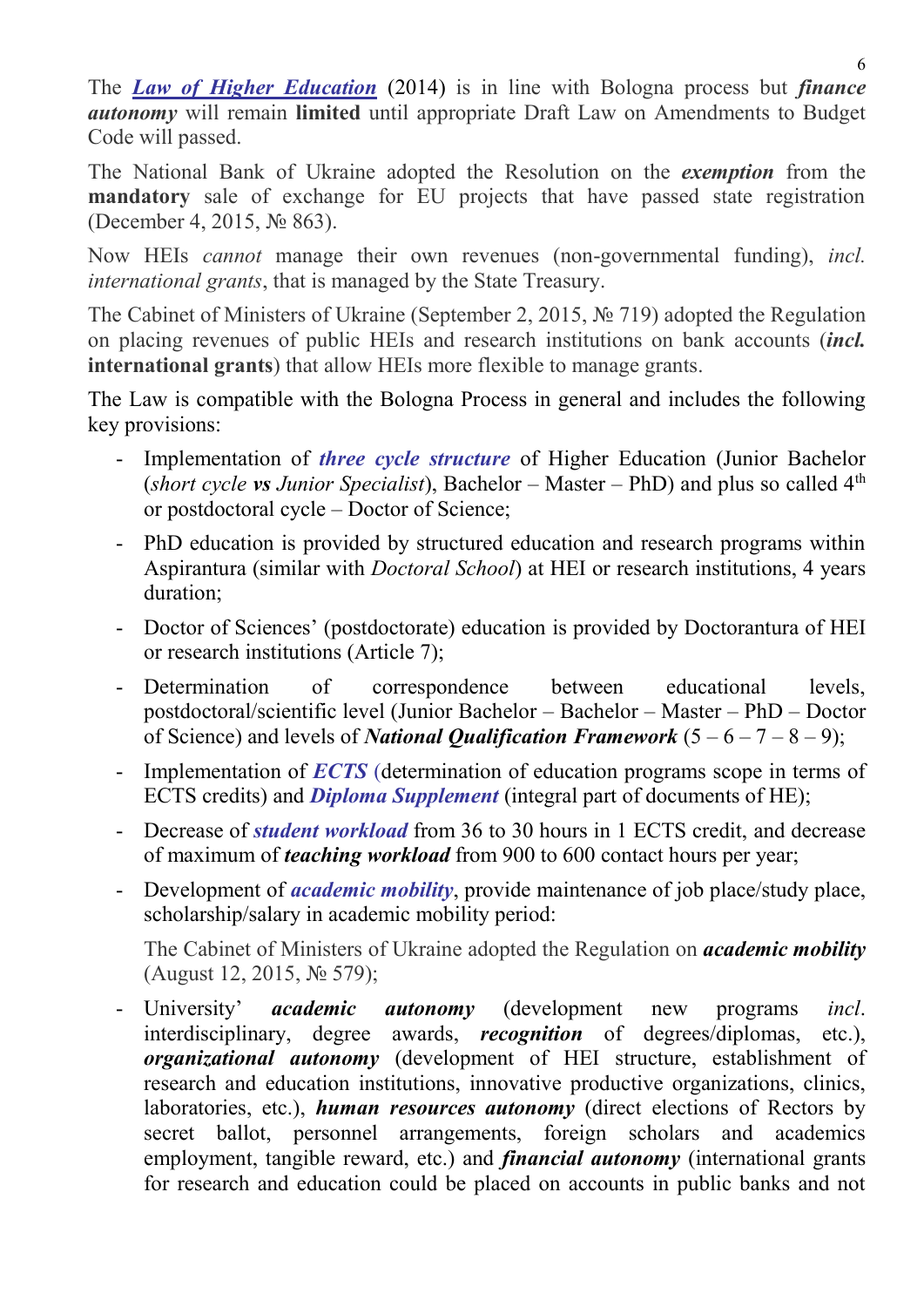only in State Treasury, independently command budget *incl*. reallocation between budget items, etc.);

- Establishment of *National Agency on HE Quality Assurance* (*NQAA*) in the capacity of a public institution; **NQAA** should be established by the Cabinet *(it had to be done till September 6, 2015). NQAA* will consist Secretariat for Agency' activity support and Public Council (25 individuals from different stakeholders – academics, students, employers) for making decisions on QA issues (*incl*. accreditation of study programs). According to Article 17 of the Law on Higher Education, the Cabinet of Ministers of Ukraine issued a decree about the establishment of the National Agency for Quality Assurance in Higher Education and approved the rules of this Agency (15 April 2015). The *NQAA* has not yet started its activities in Ukraine;
- The methods for Quality Assurance are defined by the Law on Higher Education. The procedure for issuing the Certificates of Study Programmes Accreditation by **NQAA** should be approved by the Cabinet of Ministers of Ukraine;
- According to the Law on Higher Education, the *Higher Education Standard* is a set of requirements for the content and results of the educational activities of the higher education institutions and the research institutes at each higher education level within each programme subject area (there are 114 programme subject areas (detailed fields) of education and training);
- The Ministry of Education and Sciences of Ukraine has formed *Scientific and Methodical Commissions* (SMCs) in March 2016. Each SMC consists of experts in the relevant *program subject area*, which represent HEIs from over Ukraine. The key objective of SMCs is *development of higher education standards* according to the Law of Ukraine on Higher Education. Training sessions were initiated by the Ministry of Education and Sciences of Ukraine and performed by Institute of Higher Education, NEO and HERE team with support of British Council and USETI. All in all 430 members of SMC took the trainings on creation of higher education standards in line with new Law and ESG during April 2016;
- SMCs under the Ministry intend to develop higher education standards for each programme subject area (detailed field) taking into account the proposals of sectoral public authorities, industry associations and employers' organizations till September 2016;
- Technical schools and Vocational schools that offer Junior Specialist' programs (ex-level within HE) will be *transfer from Higher Education system* into Vocational Education system during 5 years.